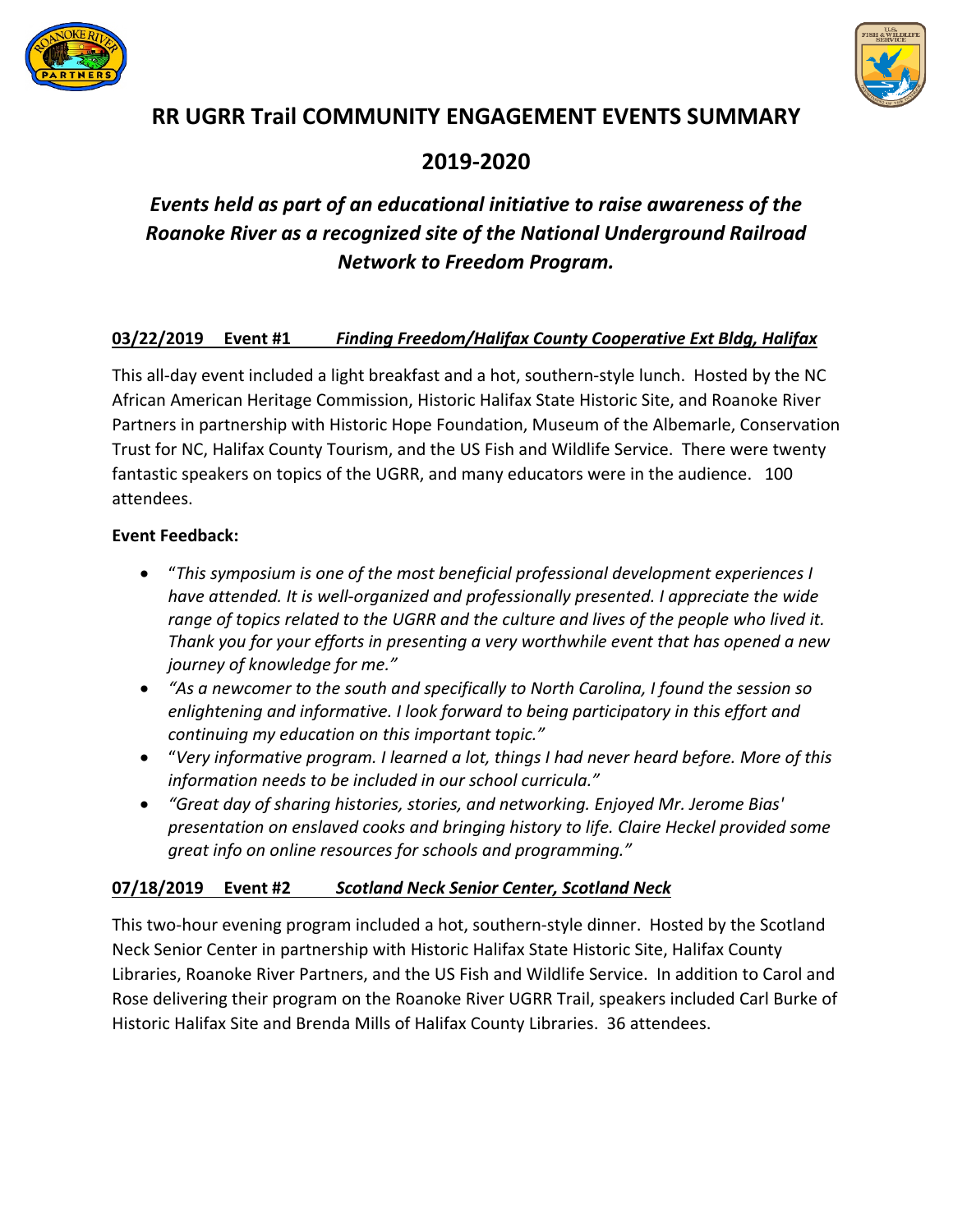



### **Event Feedback:**

- *I learned very interesting information about Harriet Tubman. I also learned about the tours that are done in Halifax. Keep up the great work, I really enjoyed this information session.*
- *(I learned) That UGRR History is so close to home and so accessible. Such great work! Such dedication. Good information, reflective of hard work. Such a wonderful, informative program.*

### **09/19/2019 Event #3** *Tillery Community Center, Tillery, NC*

This two-hour lunch event included a hot, southern-style lunch. Hosted by the Tillery Community Center in partnership with Halifax County Libraries, Concerned Citizens of Tillery, Roanoke River Partners and the US Fish and Wildlife Service. In addition to Carol and Rose delivering their program on the Roanoke River UGRR Trail, Brenda (Mills) Faithful of Halifax County Public Libraries spoke again on local resources. 30 attendees.

#### **Event Feedback:**

- *(I learned) The possibilities for partnerships in the county. Please continue to share information with the community. There are lots of Black Family reunions in the area during the year; maybe the Visitors Center could share those with your organization.*
- *(I learned) The connection to the River.*

#### **10/05/2019 Event #4** *Somerset Place State Historic Site, Creswell, NC*

The Somerset Place Foundation created this all day event with several guided tours and demonstrations on antebellum life plus a lunch of light sandwiches and chips. Worked in partnership with Hope Plantation, Washington County and Roanoke River Partners. Carol presented an hour-long program on the Roanoke River UGRR Trail and staffed an exhibit for the day. While no written comments were collected, many favorable verbal responses were received, and some expressing that they were not aware of the local UGRR history prior to attending this event. 35 attendees.

#### **10/17/2019 Event #5** *Martin Country Library, Williamston, NC*

This three-hour evening program included a southern-style barbeque dinner. Hosted by the Martin County Historical Society, in partnership with Martin County Library, Daughters of the American Revolution, Roanoke River Partners, and the US Fish and Wildlife Service. Carol and Rose delivered their program on the RR UGRR Trail. 55 attendees.

#### **Event Feedback:**

- *Just beginning to know about the Roanoke River being a part of the UGRR. Good presentation.*
- *The reading of Moses book intro was interesting. Suggestion: Would like to have more info on history of UGRR in Martin and surrounding counties.*